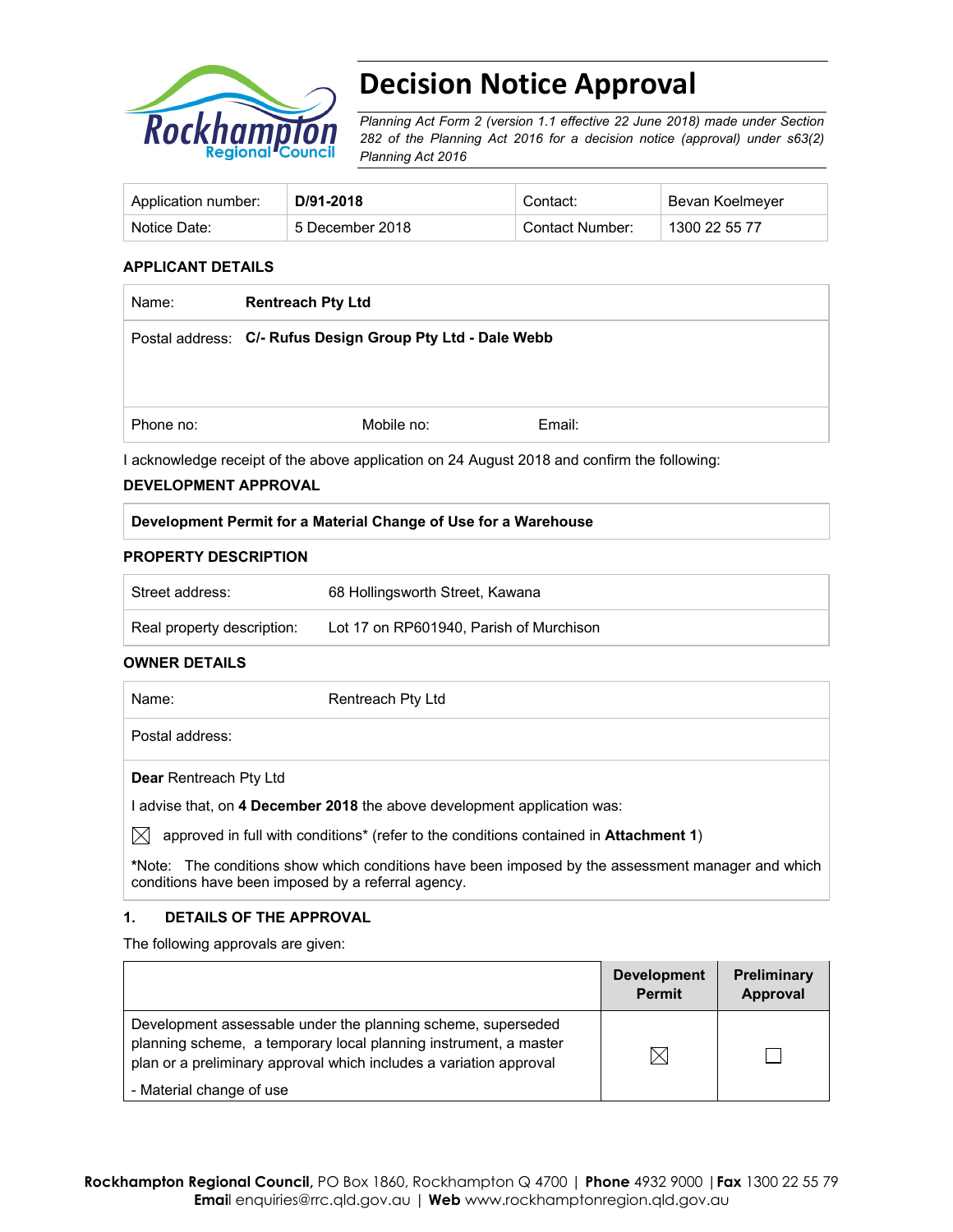#### **2. CONDITIONS**

This approval is subject to the conditions in Attachment 1.

#### **3. FURTHER DEVELOPMENT PERMITS REQUIRED**

Please be advised that the following development permits are required to be obtained before the development can be carried out:

| Type of development permit required | Subject of the required development permit |
|-------------------------------------|--------------------------------------------|
| <b>Operational Works</b>            | <b>Stormwater Works</b>                    |
|                                     | Roof and Allotment Drainage Works          |
| <b>Plumbing and Drainage Works</b>  |                                            |
| <b>Building Works</b>               |                                            |

## **4. REFERRAL AGENCIES NIL**

#### **5. THE APPROVED PLANS**

**The approved development must be completed and maintained generally in accordance with the approved drawings and documents:** 

| <b>Drawing/report title</b> | <b>Prepared by</b>                       | <b>Date</b>        | <b>Reference</b><br>number | Version/<br>issue |
|-----------------------------|------------------------------------------|--------------------|----------------------------|-------------------|
| Site Plan & Section L       | Rufus Design Group                       | 27 July 2018       | 170214-01                  | ۰                 |
| Vehicle Swept Path Plan     | Rufus Design Group                       | 27 July 2018       | 170214-02                  | ۰                 |
| Floor Plan                  | <b>Rufus Design Group</b>                | 27 July 2018       | 170214-03                  | -                 |
| Elevations                  | Rufus Design Group                       | 27 July 2018       | 170214-04                  | ۰                 |
| Stormwater Management Plan  | McMurtrie Consulting<br><b>Engineers</b> | 16 October<br>2018 | 012-18-19                  | D                 |

#### **6. CURRENCY PERIOD FOR THE APPROVAL (s.85 of the** *Planning Act***)**

The standard currency periods stated in section 85 of *Planning Act 2016* apply to each aspect of development in this approval, if not stated in the conditions of approval attached.

## **7. STATEMENT OF REASONS**

| Description of the<br>development | The proposed development is for a Material Change of Use for a Warehouse                                                                                                                                                                                                                                                                                           |  |  |
|-----------------------------------|--------------------------------------------------------------------------------------------------------------------------------------------------------------------------------------------------------------------------------------------------------------------------------------------------------------------------------------------------------------------|--|--|
| <b>Reasons for Decision</b>       | The proposed development for a warehouse is consistent with the<br>a)<br>purpose of the Low Impact Industry Zone.                                                                                                                                                                                                                                                  |  |  |
|                                   | Assessment of the development against the relevant zone purpose,<br>b)<br>planning scheme codes and planning scheme policies demonstrates<br>that the proposed development will not cause significant adverse<br>impacts on the surrounding natural environment, built environment<br>and infrastructure, community facilities, or local character and<br>amenity; |  |  |
|                                   | The proposed development does not compromise the relevant State<br>C)<br>Planning Policy; and                                                                                                                                                                                                                                                                      |  |  |
|                                   | On balance, the application should be approved because the<br>d)<br>circumstances favour Council exercising its discretion to approve the<br>application even though the development does not comply with an<br>aspect of the assessment benchmarks.                                                                                                               |  |  |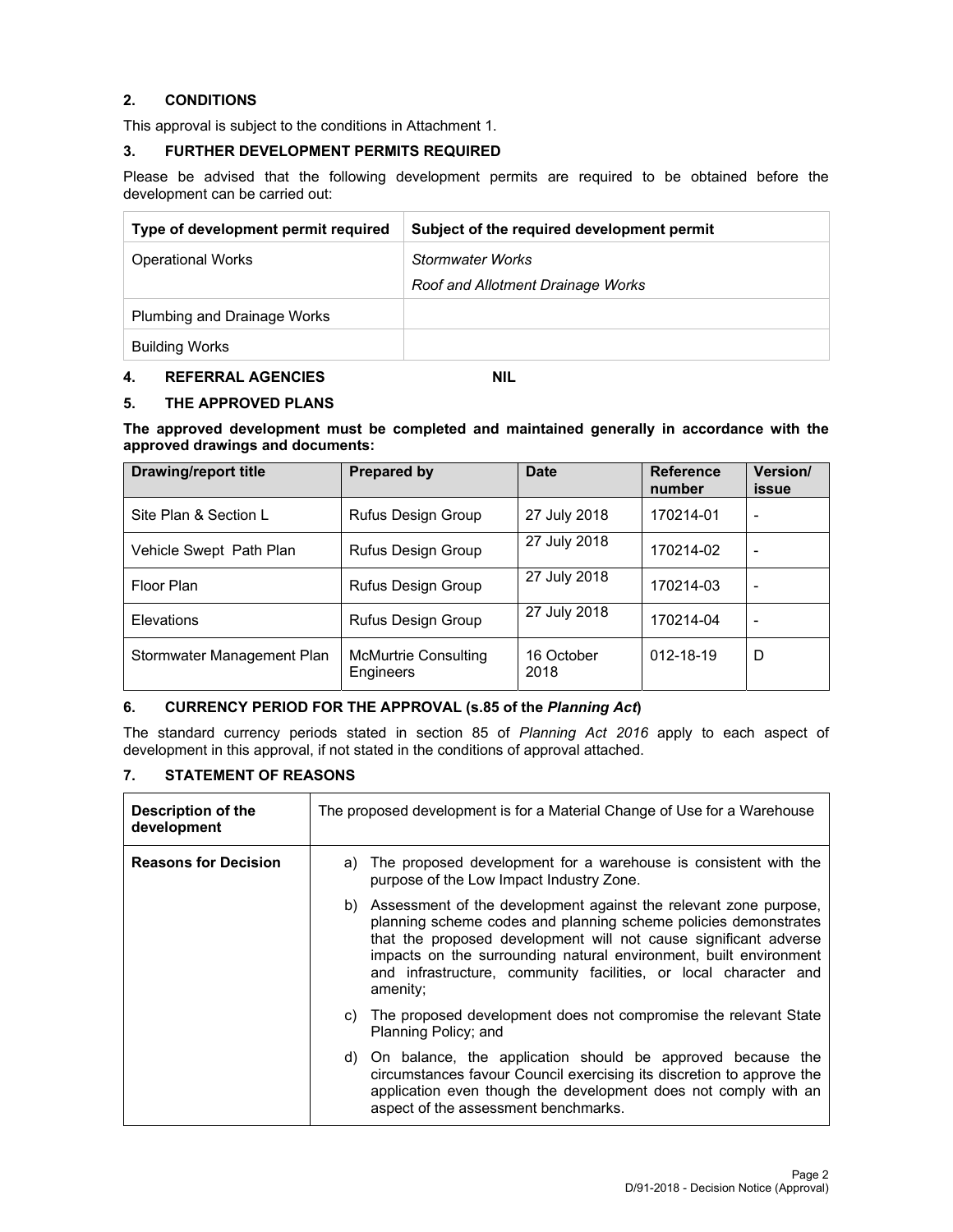| <b>Assessment</b><br><b>Benchmarks</b>             | benchmarks:                                                                                                                                           | The proposed development was assessed against the following assessment                                                                                                                                  |  |  |
|----------------------------------------------------|-------------------------------------------------------------------------------------------------------------------------------------------------------|---------------------------------------------------------------------------------------------------------------------------------------------------------------------------------------------------------|--|--|
|                                                    | Low Impact Industry Zone Code;                                                                                                                        |                                                                                                                                                                                                         |  |  |
|                                                    |                                                                                                                                                       | Access, Parking and Transport Code;                                                                                                                                                                     |  |  |
|                                                    |                                                                                                                                                       | Landscape Code;                                                                                                                                                                                         |  |  |
|                                                    |                                                                                                                                                       | Stormwater Management Code;                                                                                                                                                                             |  |  |
|                                                    |                                                                                                                                                       | Waste Management Code; and                                                                                                                                                                              |  |  |
|                                                    |                                                                                                                                                       | Water and Sewer Code.                                                                                                                                                                                   |  |  |
| <b>Compliance with</b><br>assessment<br>benchmarks | The development was assessed against all of the assessment benchmarks<br>listed above and complies with all of these with the exception listed below. |                                                                                                                                                                                                         |  |  |
|                                                    | <b>Assessment</b><br>Reasons for the approval despite non-compliance with<br>benchmark<br><b>Benchmark</b>                                            |                                                                                                                                                                                                         |  |  |
|                                                    | Low Impact<br><b>Industry Zone</b>                                                                                                                    | The warehouse has been appropriately designed to<br>facilitate the operational and functional needs of the use.<br>Furthermore, its design integrates with the surrounding area<br>and street frontage. |  |  |
| <b>Matters prescribed by</b>                       | The State Planning Policy - Part E;                                                                                                                   |                                                                                                                                                                                                         |  |  |
| regulation                                         | The Central Queensland Regional Plan;                                                                                                                 |                                                                                                                                                                                                         |  |  |
|                                                    | The Rockhampton Region Planning Scheme 2015.                                                                                                          |                                                                                                                                                                                                         |  |  |
|                                                    | The common material, being the material submitted with the<br>application.                                                                            |                                                                                                                                                                                                         |  |  |

## **8. APPEAL RIGHTS**

The rights of an applicant to appeal to a tribunal or the Planning and Environment Court against a decision about a development application are set out in chapter 6, part 1 of the *Planning Act 2016*. There may also be a right to make an application for a declaration by a tribunal (see chapter 6, part 2 of the *Planning Act 2016).*

#### *Appeal by an applicant*

An applicant for a development application may appeal to the Planning and Environment Court against the following:

- the refusal of all or part of the development application
- a provision of the development approval
- the decision to give a preliminary approval when a development permit was applied for
- a deemed refusal of the development application.

An applicant may also have a right to appeal to the Development tribunal. For more information, see schedule 1 of the *Planning Act 2016*.

The timeframes for starting an appeal in the Planning and Environment Court are set out in section 229 of the *Planning Act 2016*.

**Attachment 2** is an extract from the *Planning Act 2016* that sets out the applicant's appeal rights and the appeal rights of a submitter.

#### **9. WHEN THE DEVELOPMENT APPROVAL TAKES EFFECT**

This development approval takes effect:

From the time the decision notice is given – if there is no submitter and the applicant does not appeal the decision to the court.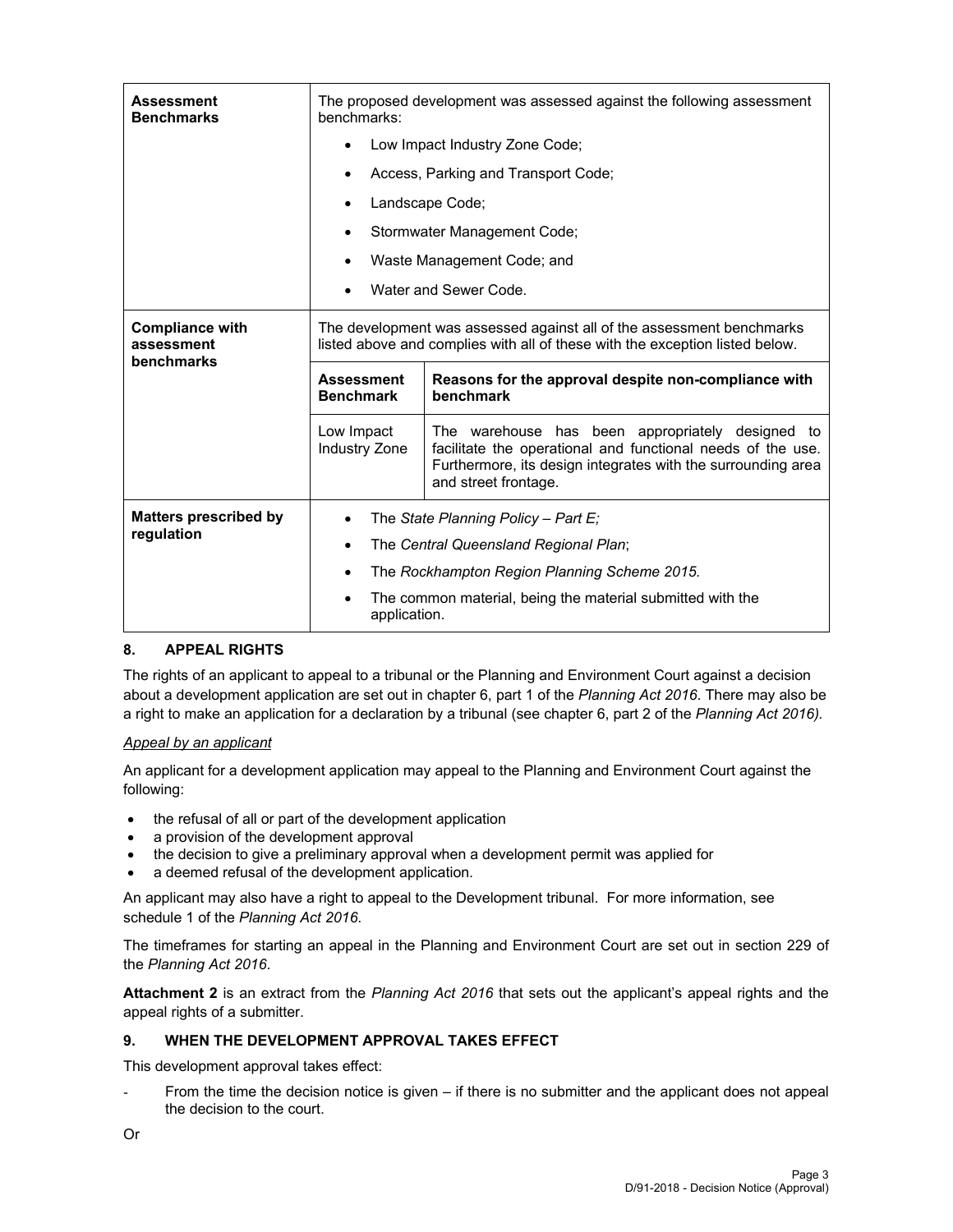- When the submitter's appeal period ends – if there is a submitter and the applicant does not appeal the decision to the court.

Or

- Subject to the decision of the court, when the appeal is finally decided – if an appeal is made to the court.

#### **10. ASSESSMENT MANAGER**

| Name: | Tarnya Fitzgibbon<br><b>ACTING MANAGER PLANNING</b> | Signature: | Date: | 5 December 2018 |
|-------|-----------------------------------------------------|------------|-------|-----------------|
|       | AND REGULATORY SERVICES                             |            |       |                 |

#### **Attachment 1 – Conditions of the approval**

*Part 1* **–** *Conditions imposed by the assessment manager [Note: where a condition is imposed about infrastructure under Chapter 4 of the Planning Act 2016, the relevant provision of the Act under which this condition was imposed must be specified.]*

#### **Attachment 2—Extract on appeal rights**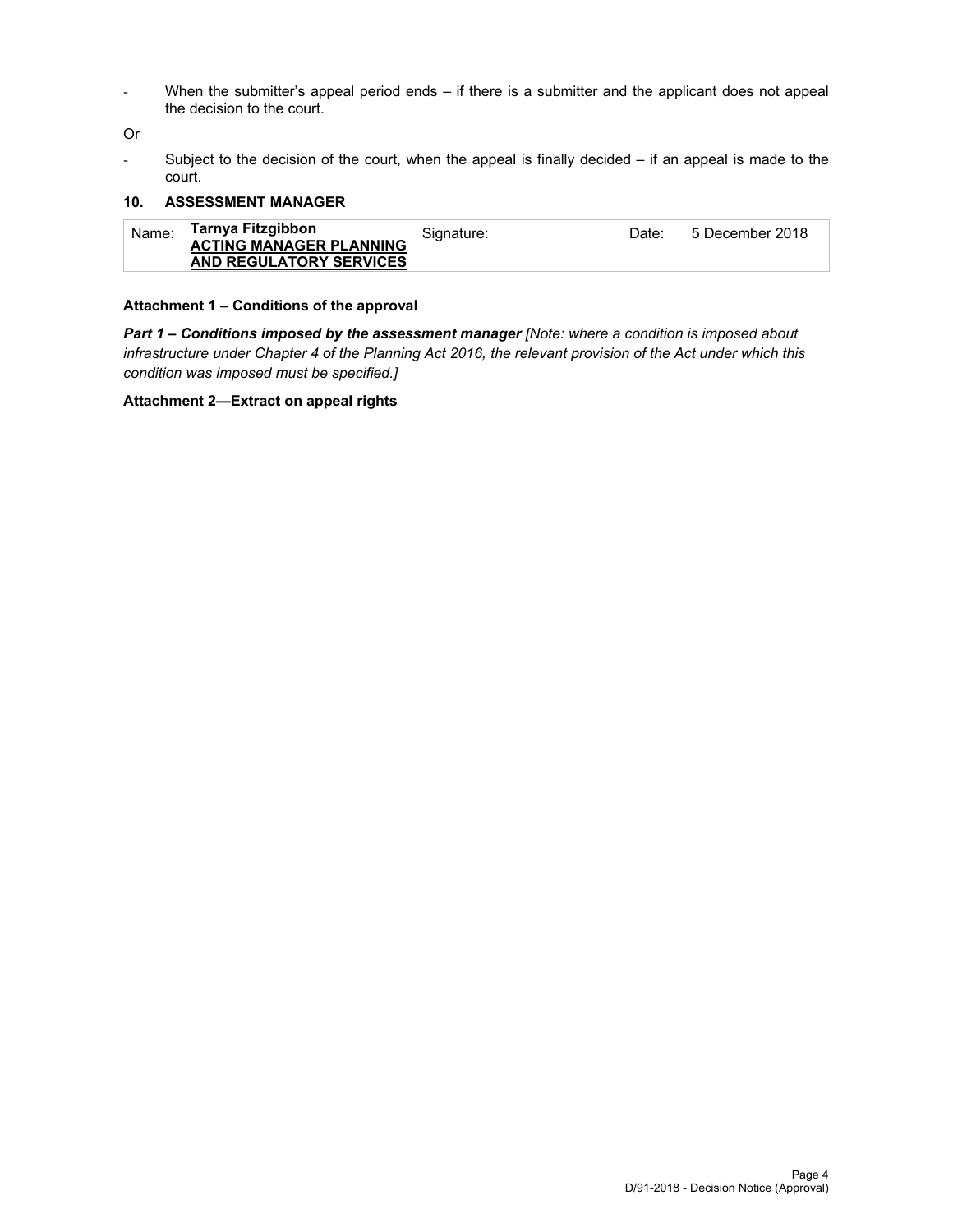

## **Attachment 1 – Part 1 Rockhampton Regional Council Conditions**

*Planning Act 2016* 

- 1.0 ADMINISTRATION
- 1.1 The Developer and his employee, agent, contractor or invitee is responsible for ensuring compliance with the conditions of this development approval.
- 1.2 Where these Conditions refer to "Council" in relation to requiring Council to approve or to be satisfied as to any matter, or conferring on the Council a function, power or discretion, that role may be fulfilled in whole or in part by a delegate appointed for that purpose by the Council.
- 1.3 All conditions, works, or requirements of this development must be undertaken, completed, and be accompanied by a Compliance Certificate for any operational works required by this development approval:
	- 1.3.1 to Council's satisfaction;
	- 1.3.2 at no cost to Council; and
	- 1.3.3 prior to the commencement of the use;

unless otherwise stated.

- 1.4 Infrastructure requirements of this development approval must be contributed to the relevant authorities, where applicable, at no cost to Council, prior to the commencement of the use, unless otherwise stated.
- 1.5 The following further Development Permits must be obtained prior to the commencement of any works associated with their purposes:
	- 1.5.1 Operational Works:
		- (i) Stormwater Works;
		- (ii) Roof and Allotment Drainage.
	- 1.5.2 Plumbing and Drainage Works; and
	- 1.5.3 Building Works.
- 1.6 All Development Permits for Operational Works and Plumbing and Drainage Works must be obtained prior to the issue of a Development Permit for Building Works.
- 1.7 All works must be designed, constructed and maintained in accordance with the relevant Council policies, guidelines and standards, unless otherwise stated.
- 1.8 All engineering drawings/specifications, design and construction works must be in accordance with the requirements of the relevant *Australian Standards* and must be approved, supervised and certified by a Registered Professional Engineer of Queensland.

### 2.0 APPROVED PLANS AND DOCUMENTS

2.1 The approved development must be completed and maintained generally in accordance with the approved plans and documents, except where amended by any condition of this development approval:

| Drawing/report title    | <b>Prepared by</b>        | <b>Date</b>  | <b>Reference</b><br>number | Version/<br>issue |
|-------------------------|---------------------------|--------------|----------------------------|-------------------|
| Site Plan & Section L   | Rufus Design Group        | 27 July 2018 | 170214-01                  |                   |
| Vehicle Swept Path Plan | <b>Rufus Design Group</b> | 27 July 2018 | 170214-02                  | -                 |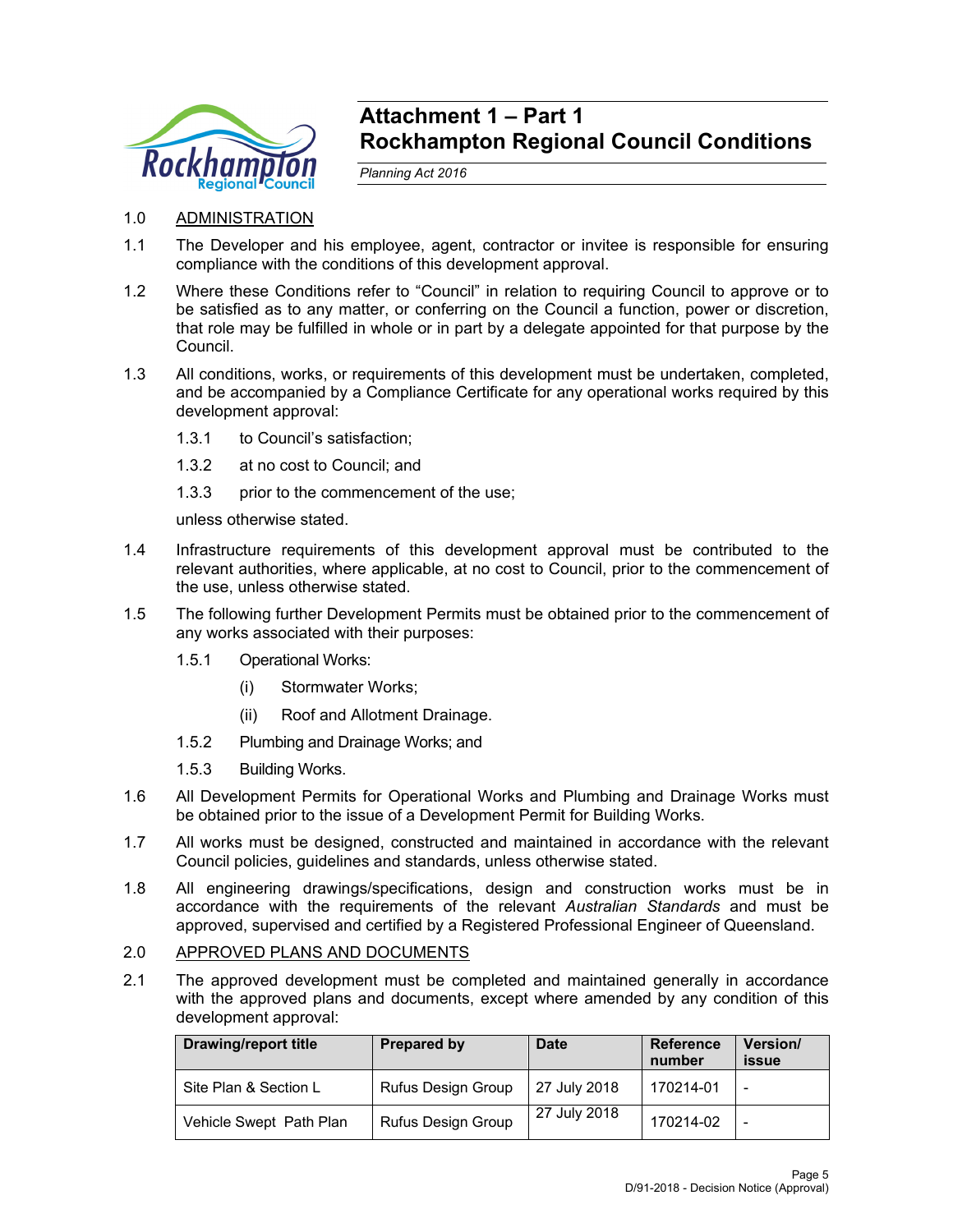| Floor Plan                           | Rufus Design Group                       | 27 July 2018       | 170214-03 |   |
|--------------------------------------|------------------------------------------|--------------------|-----------|---|
| Elevations                           | <b>Rufus Design Group</b>                | 27 July 2018       | 170214-04 |   |
| <b>Stormwater Management</b><br>Plan | <b>McMurtrie Consulting</b><br>Engineers | 16 October<br>2018 | 012-18-19 | D |

- 2.2 Where there is any conflict between the conditions of this development approval and the details shown on the approved plans and documents, the conditions of this development approval must prevail.
- 2.3 Where conditions require the above plans or documents to be amended, the revised document(s) must be submitted for approval by Council prior to the submission of an application for a Development Permit for Operational Works/Building Works.

## 3.0 ACCESS AND PARKING WORKS

- 3.1 All access and parking works must be designed and constructed in accordance with the approved plans (refer to condition 2.1), *Capricorn Municipal Development Guidelines* and *Australian Standard AS2890 "Parking facilities"*.
- 3.2 All vehicles must ingress and egress the development in a forward gear.
- 3.3 A minimum of twenty-six (26) parking spaces must be provided on-site.
- 3.4 Universal access parking spaces must be provided on-site in accordance with *Australian Standard AS2890.6 "Parking facilities - Off-street parking for people with disabilities".*
- 3.5 Parking spaces must be line-marked in accordance with the approved Site Plan (refer to condition 2.1) and in accordance with the *Australian Standard AS2890 "Parking facilities".*

## 4.0 SEWERAGE WORKS

- 4.1 All sewerage works must be designed and constructed in accordance with the approved plans (refer to condition 2.1), *Capricorn Municipal Development Guidelines*, *Water Supply (Safety and Reliability) Act* and *Plumbing and Drainage Act*.
- 4.2 As per the approved Site Plan (refer to Condition 2.1), the existing sewerage main and access chamber located in the north-eastern corner of the development site must be decommissioned to the extent of the new access chamber to be located in Lot 16 on RP601940. A new access chamber must be provided at the termination point of the redundant sewerage main. The section of redundant sewerage main and the redundant access chamber must be removed from the site.
- 4.3 A new sewerage connection point must be provided to the development site from the new access chamber to be constructed in Lot 16 on RP601940. The connection point must be extended a minimum distance of 1.5 metres into the development site and maintain a minimum of one (1) metre of horizontal clearance from the proposed structures (i.e. warehouse).
- 4.4 Sewerage services to the existing building located within the development site must be maintained throughout the development.
- 4.5 The development must comply with Council's Building Over/Adjacent to Local Government Sewerage Infrastructure Policy. Any permit associated with the Building Over/Adjacent to Local Government Sewerage Infrastructure Policy must be obtained prior to the issue of a Development Permit for Building Works.

## 5.0 PLUMBING AND DRAINAGE WORKS

5.1 All internal plumbing and drainage works must be designed and constructed in accordance with the approved plans (refer to condition 2.1), *Capricorn Municipal Development Guidelines*, *Water Supply (Safety and Reliability) Act 2008, Plumbing and Drainage Act 2002*, Council's Plumbing and Drainage Policies and the provisions of a Development Permit for Plumbing and Drainage Works.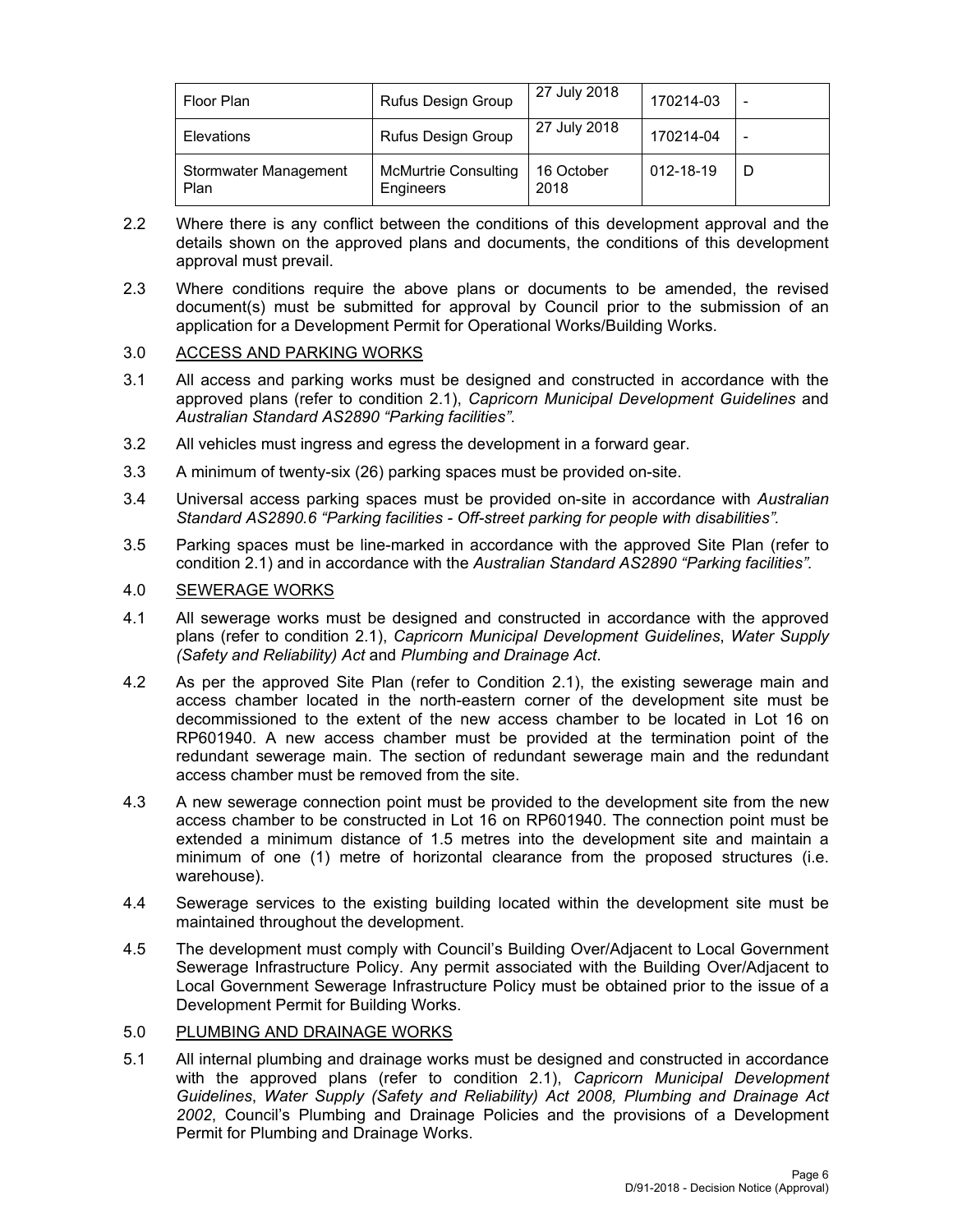- 5.2 The internal sanitary drainage of the existing building located within the development site must be relocated to connect to the new connection point to be provided in accordance with condition 4.3.
- 5.3 Alteration, disconnection or relocation of internal plumbing and sanitary drainage works associated with the existing building must be in accordance with regulated work under the *Plumbing and Drainage Act 2002* and Council's Plumbing and Drainage Policies.

## 6.0 STORMWATER WORKS

- 6.1 A Development Permit for Operational Works (stormwater works) must be obtained prior to the commencement of any stormwater works on the development site.
- 6.2 All stormwater drainage works must be designed and constructed in accordance with the approved plans (refer to condition 2.1), *Queensland Urban Drainage Manual*, *Capricorn Municipal Development Guidelines*, sound engineering practice and the provisions of a Development Permit for Operational Works (stormwater works).
- 6.3 All stormwater must drain to a lawful point of discharge and must not adversely affect surrounding land or infrastructure in comparison to the pre-development condition, including but not limited to blocking, altering or diverting existing stormwater runoff patterns or having the potential to cause damage to other infrastructure.
- 6.4 The development must not increase peak stormwater runoff for a selected range of storm events up to and including a one percent (1%) Annual Exceedance Probability defined flood / storm event, for the post development condition.
- 6.5 The installation of bio-retention basin must be in accordance with relevant Standards and all maintenance of the proposed bio-retention basin must be the responsibility of the property owner.

### 7.0 ROOF AND ALLOTMENT DRAINAGE WORKS

- 7.1 A Development Permit for Operational Works (roof and allotment drainage works) must be obtained prior to the commencement of any drainage works on the development site.
- 7.2 All roof and allotment drainage works must be designed and constructed in accordance with the approved plans (refer to condition 2.1), *Queensland Urban Drainage Manual*, *Capricorn Municipal Development Guidelines*, sound engineering practice and the provisions of a Development Permit for Operational Works (roof and allotment drainage works).
- 7.3 All the roof drainage system (downpipes and gutters) for the proposed warehouse must be designed to accommodate the post development one percent (1%) Annual Exceedance Probability defined storm event flow.
- 7.4 All the roof drainage pipes (downpipes) from the proposed warehouse must be connected to rainwater tanks which are used as the detention system.

## 8.0 SITE WORKS

- 8.1 Site works must be constructed such that they do not, at any time, in any way restrict, impair or change the natural flow of runoff water, or cause a nuisance or worsening to surrounding land or infrastructure.
- 8.2 All earthworks must be undertaken in accordance with *Australian Standard AS3798 "Guidelines on earthworks for commercial and residential developments*".

## 9.0 BUILDING WORKS

9.1 A Building Over/Adjacent to Local Government Sewerage Infrastructure application must be submitted to Council for the assessment of footing design at or prior to the Building Application stage. The existing sewerage main is greater than two (2) metres in depth and piers may be required in the footings to comply with Council's policy.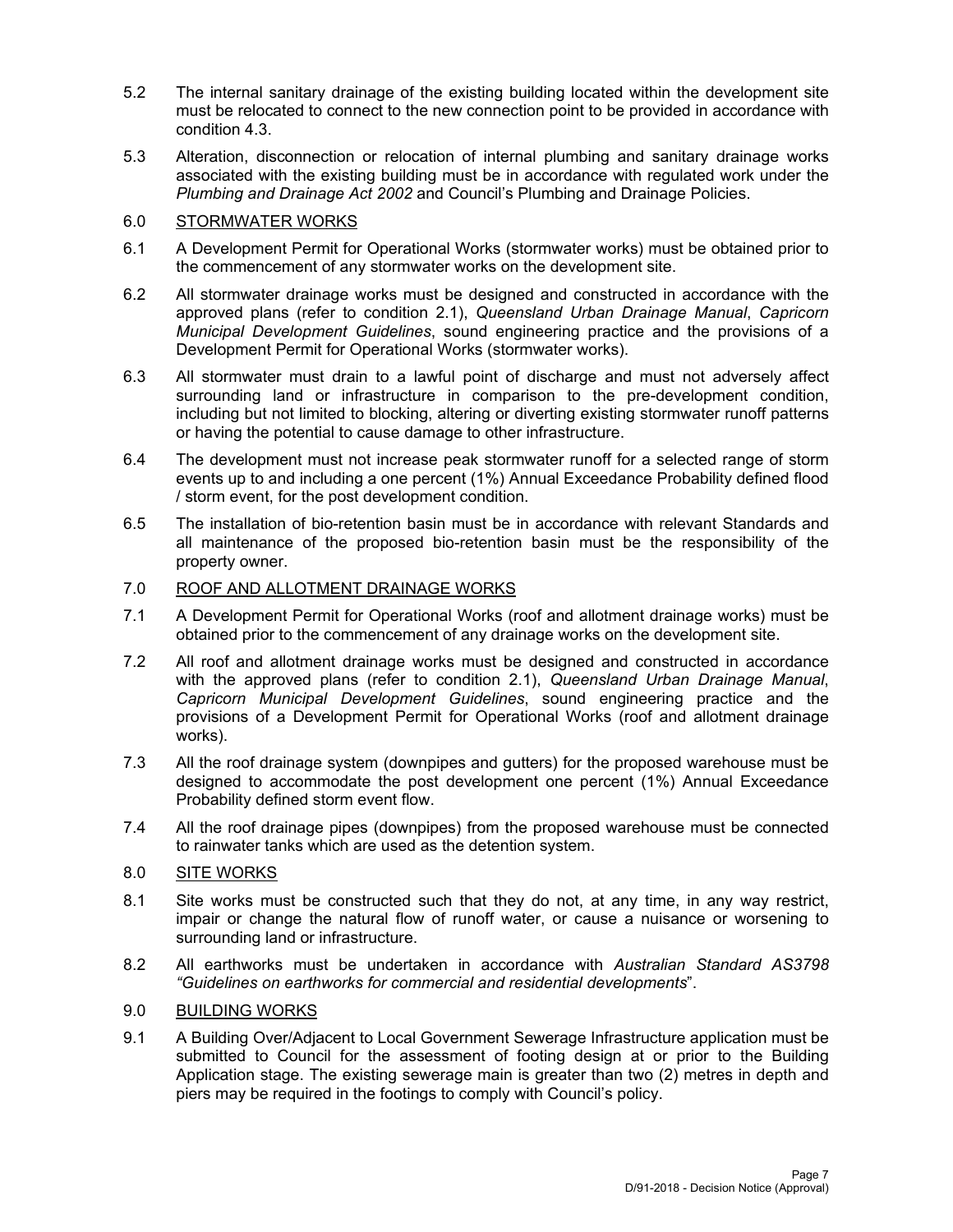- 9.2 All building works for Class 2 to Class 9 buildings must be undertaken in accordance with *Queensland Development Code, Mandatory Part 1.4 "Building over or near relevant infrastructure."*
- 9.3 All external elements, such as air conditioners, must be adequately screened from public view, to Council's satisfaction.

### 10.0 LANDSCAPING WORKS

- 10.1 All landscaping must be established generally in accordance with the approved plans (refer to condition 2.1). The landscaping must be constructed and/or established prior to the commencement of the use
- 10.2 The landscaped areas, both existing and proposed, must be subject to:
	- 10.2.1 a watering and maintenance plan during the establishment moment; and
	- 10.2.2 an ongoing maintenance and replanting programme.

## 11.0 ELECTRICITY

11.1 Electricity services must be provided to the development in accordance with the standards and requirements of the relevant service provider.

## 12.0 TELECOMMUNICATIONS

12.1 Telecommunications services must be provided to the development in accordance with the standards and requirements of the relevant service provider.

#### 13.0 ASSET MANAGEMENT

- 13.1 Any alteration necessary to electricity, telephone, water mains, sewerage mains, and/or public utility installations resulting from the development or in connection with the development, must be undertaken and completed at no cost to Council.
- 13.2 Any damage to existing stormwater, water supply and sewerage infrastructure, kerb and channel, pathway or roadway (including removal of concrete slurry from public land and Council infrastructure), that occurs while any works are being carried out in association with this development approval must be repaired at full cost to the developer. This includes the reinstatement of any existing traffic signs or pavement markings that may have been removed or damaged.
- 14.0 ENVIRONMENTAL
- 14.1 The Erosion Control and Stormwater Control Management Plan prepared by a Registered Professional Engineer of Queensland in accordance with the *Capricorn Municipal Design Guidelines*, must be:
	- 14.1.1 implemented, monitored and maintained for the duration of the works, and until all exposed soil areas are permanently stabilised (for example, turfed, hydromulched, concreted, landscaped); and
	- 14.1.2 available on-site for inspection by Council Officers whilst all works are being carried out.

## 15.0 OPERATING PROCEDURES

- 15.1 All construction materials, waste, waste skips, machinery and contractors' vehicles must be located and stored or parked within the development site. Storage of materials or parking of construction machinery or contractors' vehicles must not occur within Hollingsworth Street.
- 15.2 The hours of operations for the warehouse must be limited to:
	- (i) 0700 hours to 1800 hours on Monday to Friday, and
	- (ii) 0800 hours to 1200 hours on Saturday,

with no operations on Sundays or Public Holidays.

Note: This includes the loading and/or unloading of delivery and waste collection vehicles.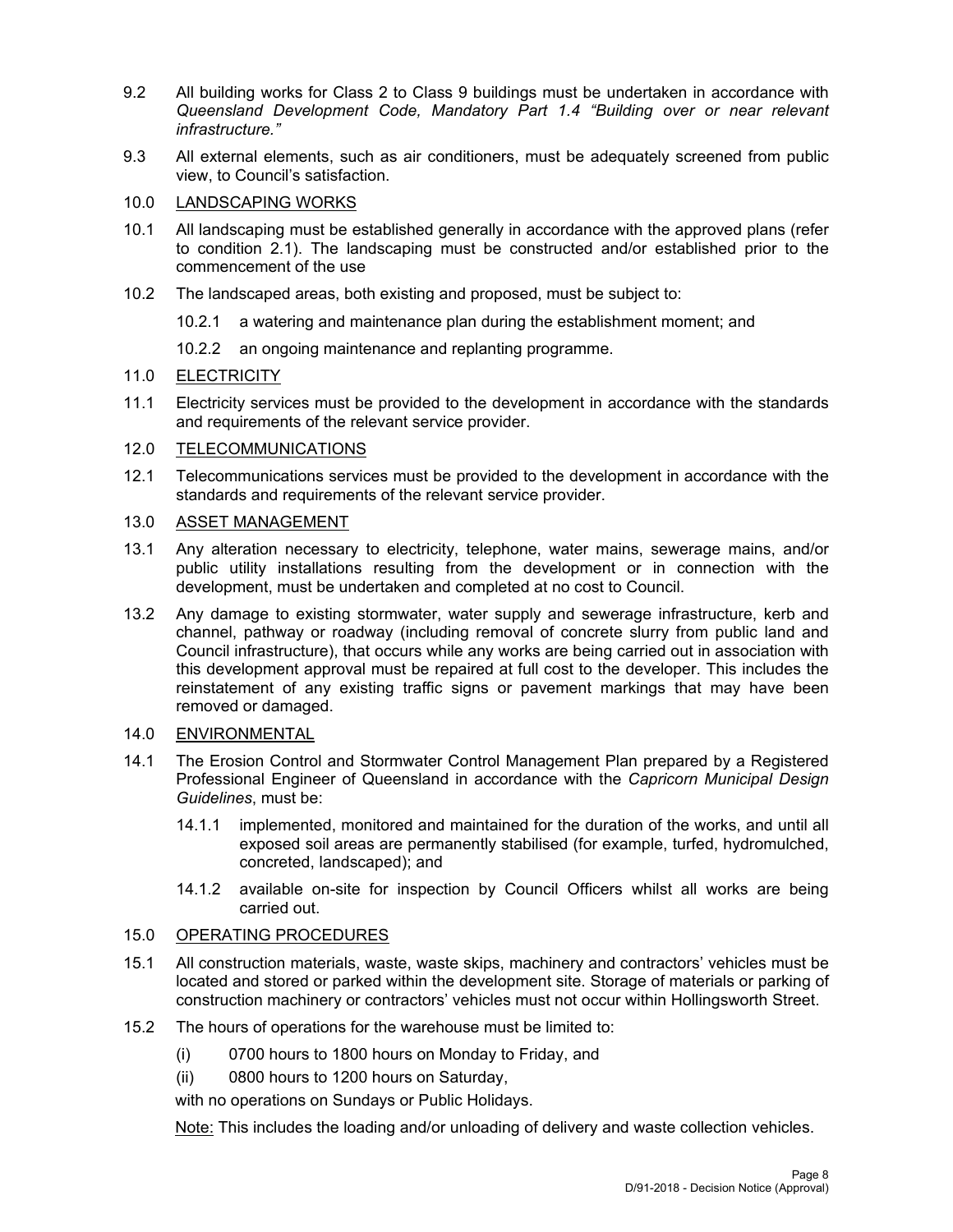- 15.3 All waste (for example, general waste, recyclable waste, pallets, empty drums etcetera) must be stored within the breezeway annotated on the approved Site Plan (refer to condition 2.1). The owner of the land must ensure that:
	- 15.3.1 the area is kept in a clean and tidy condition;
	- 15.3.2 no waste material is stored external to the waste storage area;
	- 15.3.3 the area is maintained in accordance with *Environmental Protection Regulation 2008*; and
	- 15.3.4 when required, all wash down of refuse containers is to be undertaken by a fully contained commercial bin cleaning service.

Note: No wastewater is to be discharged from the site to the sewer unless a wash down facility is provided in the refuse container area. The facility must be fitted with a suitable hosecock, hoses and a stormwater diversion valve arrangement in accordance with the Sewerage Trade Waste provisions and the *Plumbing and Drainage Act 2002.*

### 16.0 ENVIRONMENTAL HEALTH

- 16.1 Any lighting devices associated with the development, such as sensory lighting, must be positioned on the development site and shielded so as not to cause glare or other nuisance to nearby residents and motorists. Night lighting must be designed, constructed and operated in accordance with *Australian Standard AS4282 "Control of the obtrusive effects of outdoor lighting"*.
- 16.2 Noise emitted from the activity must not cause an environmental nuisance.
- 16.3 Operations on the site must have no significant impact on the amenity of adjoining premises or the surrounding area due to the emission of light, noise or dust.

#### ADVISORY NOTES

#### NOTE 1. Aboriginal Cultural Heritage

It is advised that under section 23 of the *Aboriginal Cultural Heritage Act 2003*, a person who carries out an activity must take all reasonable and practicable measures to ensure the activity does not harm Aboriginal cultural heritage (the "cultural heritage duty of care"). Maximum penalties for breaching the duty of care are listed in the Aboriginal cultural heritage legislation. The information on Aboriginal cultural heritage is available on the Department of Aboriginal and Torres Strait Islander and Partnerships website: www.datsip.qld.gov.au.

#### NOTE 2. General Environmental Duty

General environmental duty under the *Environmental Protection Act 1994* prohibits unlawful environmental nuisance caused by noise, aerosols, particles, dust, ash, fumes, light, odour or smoke beyond the boundaries of the development site during all stages of the development including earthworks, construction and operation.

#### NOTE 3. General Safety Of Public During Construction

The *Work Health and Safety Act 2011* and *Manual of Uniform Traffic Control Devices* must be complied with in carrying out any construction works, and to ensure safe traffic control and safe public access in respect of works being constructed on a road.

#### NOTE 4. Infrastructure Charges Notice

This application is subject to infrastructure charges in accordance with Council policies. The charges are presented on an Infrastructure Charges Notice.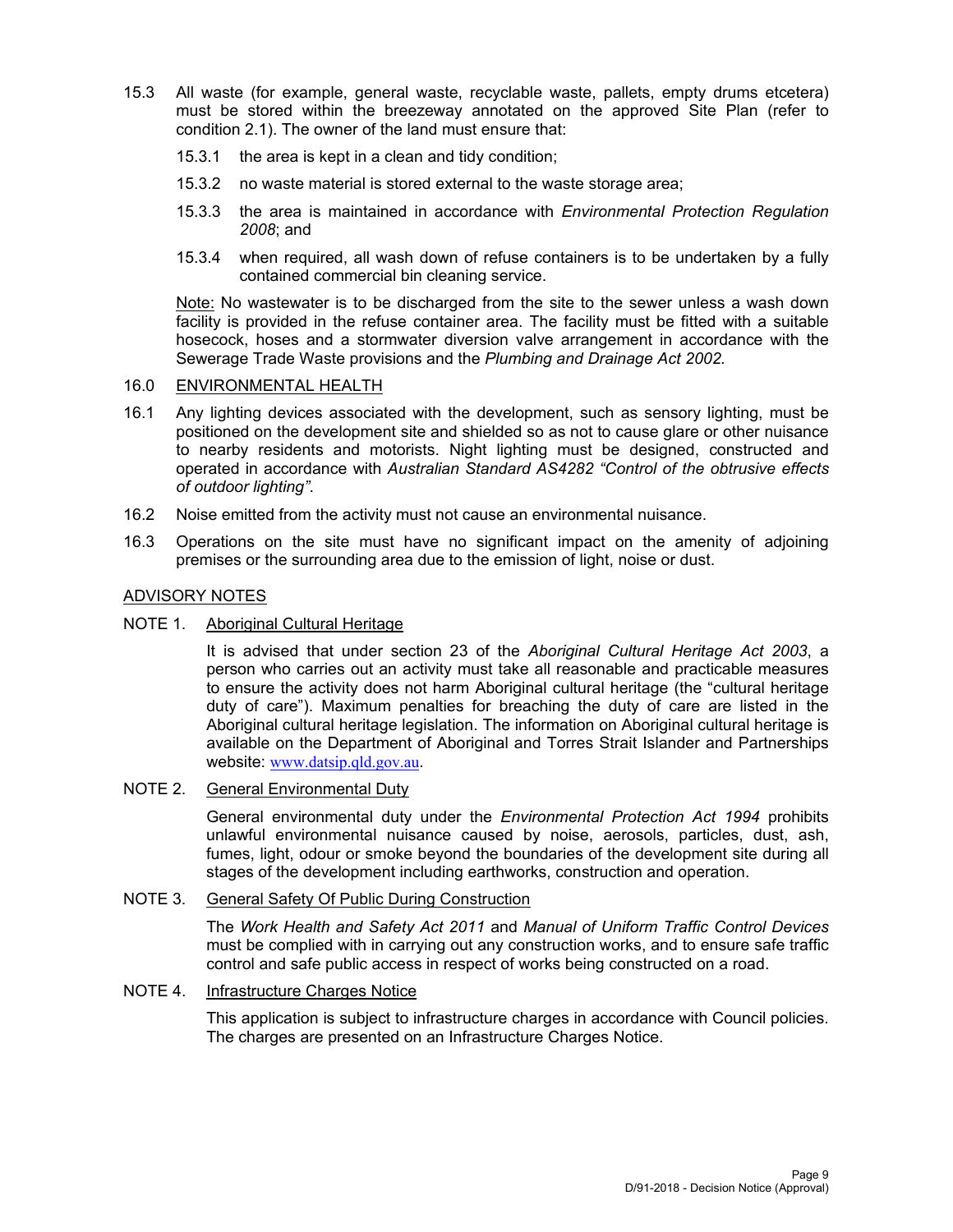

## **Attachment 2 - Appeal Rights**

*PLANNING ACT 2016*

The following is an extract from the *Planning Act 2016 (Chapter 6)*

#### *Appeal rights*

#### *229 Appeals to tribunal or P&E Court*

- (1) Schedule 1 states—
	- (a) matters that may be appealed to— (i) either a tribunal or the P&E Court; or (ii) only a tribunal; or (iii) only the P&E Court; and
	- (b) the person—
		- (i) who may appeal a matter (the **appellant**); and (ii) who is a respondent in an appeal of the matter; and (iii) who is a co-respondent in an appeal of the matter; and
		- (iv) who may elect to be a co-respondent in an appeal of the matter.
- (2) An appellant may start an appeal within the appeal period.
- (3) The **appeal period** is—
	- (a) for an appeal by a building advisory agency—10 business days after a decision notice for the decision is given to the agency or
	- (b) for an appeal against a deemed refusal—at any time after the deemed refusal happens; or
	- (c) for an appeal against a decision of the Minister, under chapter 7, part 4, to register premises or to renew the registration of premises—20 business days after a notice is published under section 269(3)(a) or (4); or
	- (d) for an appeal against an infrastructure charges notice— 20 business days after the infrastructure charges notice is given to the person; or
	- (e) for an appeal about a deemed approval of a development application for which a decision notice has not been given—30 business days after the applicant gives the deemed approval notice to the assessment manager; or
	- (f) for any other appeal—20 business days after a notice of the decision for the matter, including an enforcement notice, is given to the person.

#### Note—

See the P&E Court Act for the court's power to extend the appeal period.

- (4) Each respondent and co-respondent for an appeal may be heard in the appeal.
- (5) If an appeal is only about a referral agency's response, the assessment manager may apply to the tribunal or P&E Court to withdraw from the appeal.
- (6) To remove any doubt, it is declared that an appeal against an infrastructure charges notice must not be about— (a) the adopted charge itself; or
	- (b) for a decision about an offset or refund—
		- (i) the establishment cost of trunk infrastructure identified in a LGIP; or
		- (ii) the cost of infrastructure decided using the method
	- included in the local government's charges resolution.

### **230 Notice of appeal**

- (1) An appellant starts an appeal by lodging, with the registrar of the tribunal or P&E Court, a notice of appeal that— (a) is in the approved form; and
	- (b) succinctly states the grounds of the appeal.
- (2) The notice of appeal must be accompanied by the required fee.
- (3) The appellant or, for an appeal to a tribunal, the registrar must, within the service period, give a copy of the notice of appeal to—
- (a) the respondent for the appeal; and
- (b) each co-respondent for the appeal; and
- (c) for an appeal about a development application under schedule 1, table 1, item 1—each principal submitter for the development application; and
- (d) for an appeal about a change application under schedule 1, table 1, item 2—each principal submitter for the change application; and
- (e) each person who may elect to become a co-respondent for the appeal, other than an eligible submitter who is not a principal submitter in an appeal under paragraph (c) or (d); and
- (f) for an appeal to the P&E Court—the chief executive; and
- (g) for an appeal to a tribunal under another Act—any other person who the registrar considers appropriate.
- (4) The **service period** is—
	- (a) if a submitter or advice agency started the appeal in the P&E Court-2 business days after the appeal is started; or
	- (b) otherwise—10 business days after the appeal is started.
- (5) A notice of appeal given to a person who may elect to be a co-respondent must state the effect of subsection
- (6) A person elects to be a co-respondent by filing a notice of election, in the approved form, within 10 business days
	- after the notice of appeal is given to the person*.*
- **231 Other appeals**
- (1) Subject to this chapter, schedule 1 and the P&E Court Act, unless the Supreme Court decides a decision or other matter under this Act is affected by jurisdictional error, the decision or matter is non-appealable.
- (2) The Judicial Review Act 1991, part 5 applies to the decision or matter to the extent it is affected by jurisdictional error.
- (3) A person who, but for subsection (1) could have made an application under the Judicial Review Act 1991 in relation to the decision or matter, may apply under part 4 of that Act for a statement of reasons in relation to the decision or matter.
- (4) In this section— **decision** includes—
	- (a) conduct engaged in for the purpose of making a decision; and
	- (b) other conduct that relates to the making of a decision; and
	- (c) the making of a decision or the failure to make a decision; and
	- (d) a purported decision; and
	- (e) a deemed refusal.

**non-appealable**, for a decision or matter, means the decision or matter—

- (a) is final and conclusive; and
- (b) may not be challenged, appealed against, reviewed, quashed, set aside or called into question in any other way under the Judicial Review Act 1991 or otherwise, whether by the Supreme Court, another court, a tribunal or another entity; and
- (c) is not subject to any declaratory, injunctive or other order of the Supreme Court, another court, a tribunal or another entity on any ground.

#### **232 Rules of the P&E Court**

- (1) A person who is appealing to the P&E Court must comply with the rules of the court that apply to the appeal.
- (2) However, the P&E Court may hear and decide an appeal even if the person has not complied with rules of the P&E Court.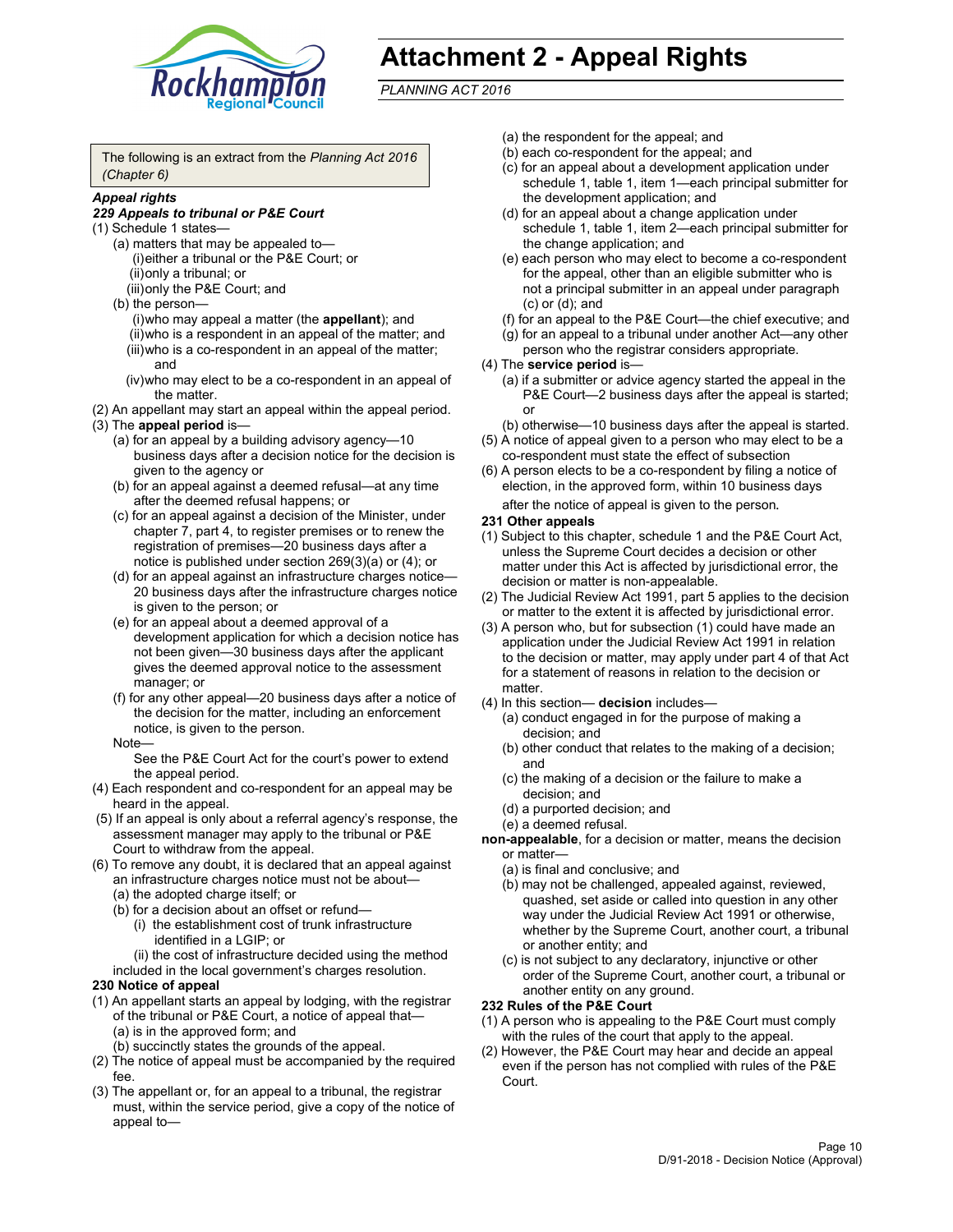

## **Appeal Rights**

*PLANNING ACT 2016*

## **Schedule 1**

## **Appeals section 229**

#### **1 Appeal rights and parties to appeals**

- (1) Table 1 states the matters that may be appealed to—(a) the P&E court; or (b) a tribunal.
- (2) However, table 1 applies to a tribunal only if the matter involves—
	- (a) the refusal, or deemed refusal of a development application, for—
	- (i) a material change of use for a classified building; or
	- (ii) operational work associated with building work, a retaining wall, or a tennis court; or
	- (b) a provision of a development approval for—
	- (i) a material change of use for a classified building; or
- (ii) operational work associated with building work, a retaining wall, or a tennis court; or
	- (c) if a development permit was applied for—the decision to give a preliminary approval for—
		- (i) a material change of use for a classified building; or
	- (ii) operational work associated with building work, a retaining wall, or a tennis court; or
	- (d) a development condition if—
		- (i) the development approval is only for a material change of use that involves the use of a building classified under the Building Code as a class 2 building; and
		- (ii) the building is, or is proposed to be, not more than 3 storeys; and
		- (iii) the proposed development is for not more than 60 sole-occupancy units; or
	- (e) a decision for, or a deemed refusal of, an extension application for a development approval that is only for a material change of use of a classified building; or
	- (f) a decision for, or a deemed refusal of, a change application for a development approval that is only for a material change of use of a classified building; or
	- (g) a matter under this Act, to the extent the matter relates to—
		- (i) the Building Act, other than a matter under that Act that may or must be decided by the Queensland Building and Construction Commission; or
		- (ii) the Plumbing and Drainage Act, part 4 or 5; or
	- (h) a decision to give an enforcement notice in relation to a matter under paragraphs (a) to (g); or
	- (i) a decision to give an infrastructure charges notice; or
	- (j) the refusal, or deemed refusal, of a conversion application; or
	- (k) a matter that, under another Act, may be appealed to the tribunal; or
	- (l) a matter prescribed by regulation.
- (3) Also, table 1 does not apply to a tribunal if the matter
	- involves—
		- (a) for a matter in subsection  $(2)(a)$  to  $(d)$ 
			- (i) a development approval for which the development application required impact assessment; and
			- (ii) a development approval in relation to which the assessment manager received a properly made submission for the development application; or
	- (b) a provision of a development approval about the identification or inclusion, under a variation approval, of a matter for the development.
- (4) Table 2 states the matters that may be appealed only to the P&E Court.
- (5) Table 3 states the matters that may be appealed only to the tribunal.
- (6) In each table—
	- (a) column 1 states the appellant in the appeal; and
	- (b) column 2 states the respondent in the appeal; and
	- (c) column 3 states the co-respondent (if any) in the appeal; and
	- (d) column 4 states the co-respondents by election (if any) in the appeal.
- (7) If the chief executive receives a notice of appeal under section 230(3)(f), the chief executive may elect to be a corespondent in the appeal.

| Table 1<br>Appeals to the P&E Court and, for certain matters, to a tribunal                                                                                                                                                                                                                                                                    |                           |                                         |                                                       |  |
|------------------------------------------------------------------------------------------------------------------------------------------------------------------------------------------------------------------------------------------------------------------------------------------------------------------------------------------------|---------------------------|-----------------------------------------|-------------------------------------------------------|--|
| 1. Development applications<br>An appeal may be made against-<br>(a) the refusal of all or part of the development application; or<br>(b) the deemed refusal of the development application; or<br>(c) a provision of the development approval; or<br>(d) if a development permit was applied for-the decision to give a preliminary approval. |                           |                                         |                                                       |  |
| Column 1                                                                                                                                                                                                                                                                                                                                       | Column 2                  | Column 3                                | Column 4                                              |  |
| Appellant                                                                                                                                                                                                                                                                                                                                      | Respondent                | Co-respondent<br>$($ if any $)$         | Co-respondent by election<br>$(if$ any)               |  |
| The applicant                                                                                                                                                                                                                                                                                                                                  | The assessment<br>manager | If the appeal is about<br>a concurrence | 1 A concurrence agency that is<br>not a co-respondent |  |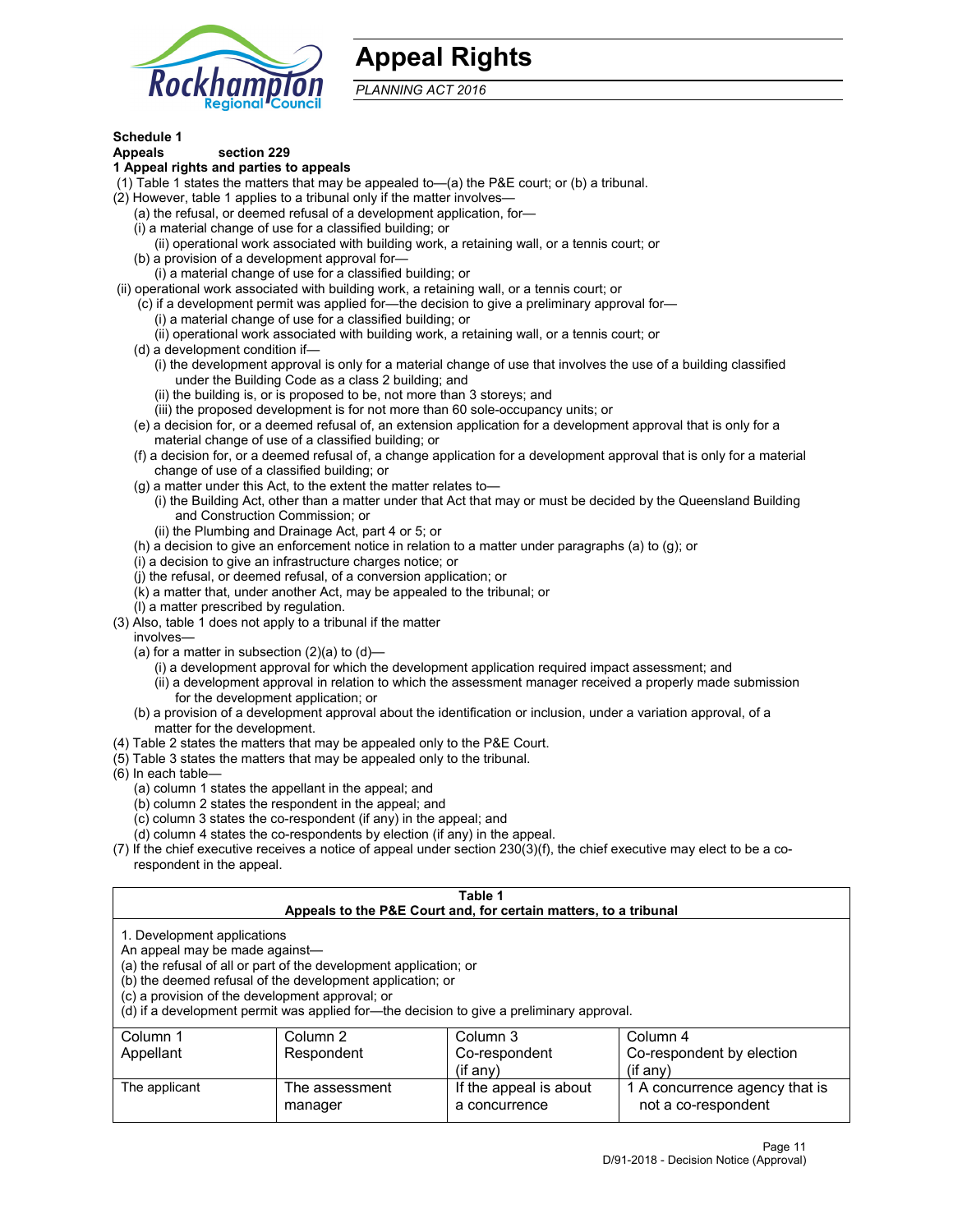| Table 1<br>Appeals to the P&E Court and, for certain matters, to a tribunal                                                                                                                        |                                                                                                                                                                                              |                                                                 |                                                                                                                                                                                                                                                                                                                                                 |  |  |
|----------------------------------------------------------------------------------------------------------------------------------------------------------------------------------------------------|----------------------------------------------------------------------------------------------------------------------------------------------------------------------------------------------|-----------------------------------------------------------------|-------------------------------------------------------------------------------------------------------------------------------------------------------------------------------------------------------------------------------------------------------------------------------------------------------------------------------------------------|--|--|
| 2. Change applications<br>An appeal may be made against-                                                                                                                                           |                                                                                                                                                                                              | agency's referral<br>response-the<br>concurrence agency         | 2 If a chosen Assessment<br>manager is the respondent-<br>the prescribed assessment<br>manager<br>3 Any eligible advice agency for<br>the application<br>4 Any eligible submitter for the<br>application                                                                                                                                        |  |  |
| (b) a deemed refusal of a change application.<br>Column 1<br>Appellant                                                                                                                             | Column $\overline{2}$<br>Respondent                                                                                                                                                          | Column 3<br>Co-respondent                                       | (a) a responsible entity's decision for a change application, other than a decision made by the P&E court; or<br>Column 4<br>Co-respondent by election                                                                                                                                                                                          |  |  |
|                                                                                                                                                                                                    |                                                                                                                                                                                              | (if any)                                                        | (if any)                                                                                                                                                                                                                                                                                                                                        |  |  |
| 1 The applicant<br>2 If the responsible<br>entity is the<br>assessment<br>manager-an<br>affected entity that<br>gave a pre-request<br>notice or response<br>notice                                 | The responsible<br>entity                                                                                                                                                                    | If an affected entity<br>starts the appeal-the<br>applicant     | 1 A concurrence agency for the<br>development application<br>2 If a chosen assessment<br>manager is the respondent-<br>the prescribed assessment<br>manager<br>3 A private certifier for the<br>development application<br>4 Any eligible advice agency for<br>the change application<br>5 Any eligible submitter for the<br>change application |  |  |
|                                                                                                                                                                                                    | 3. Extension applications<br>An appeal may be made against-<br>(a) the assessment manager's decision about an extension application; or<br>(b) a deemed refusal of an extension application. |                                                                 |                                                                                                                                                                                                                                                                                                                                                 |  |  |
| Column 1<br>Appellant                                                                                                                                                                              | Column <sub>2</sub><br>Respondent                                                                                                                                                            | Column 3<br>Co-respondent<br>(if any)                           | Column 4<br>Co-respondent by election<br>(if any)                                                                                                                                                                                                                                                                                               |  |  |
| 1 The applicant<br>1<br>For a matter other<br>than a deemed<br>refusal of an<br>extension<br>application $-$ a<br>concurrence<br>agency, other than<br>the chief executive,<br>for the application | The assessment<br>manager                                                                                                                                                                    | If a concurrence<br>agency starts the<br>appeal - the applicant | If a chosen assessment<br>manager is the respondent - the<br>prescribed assessment manager                                                                                                                                                                                                                                                      |  |  |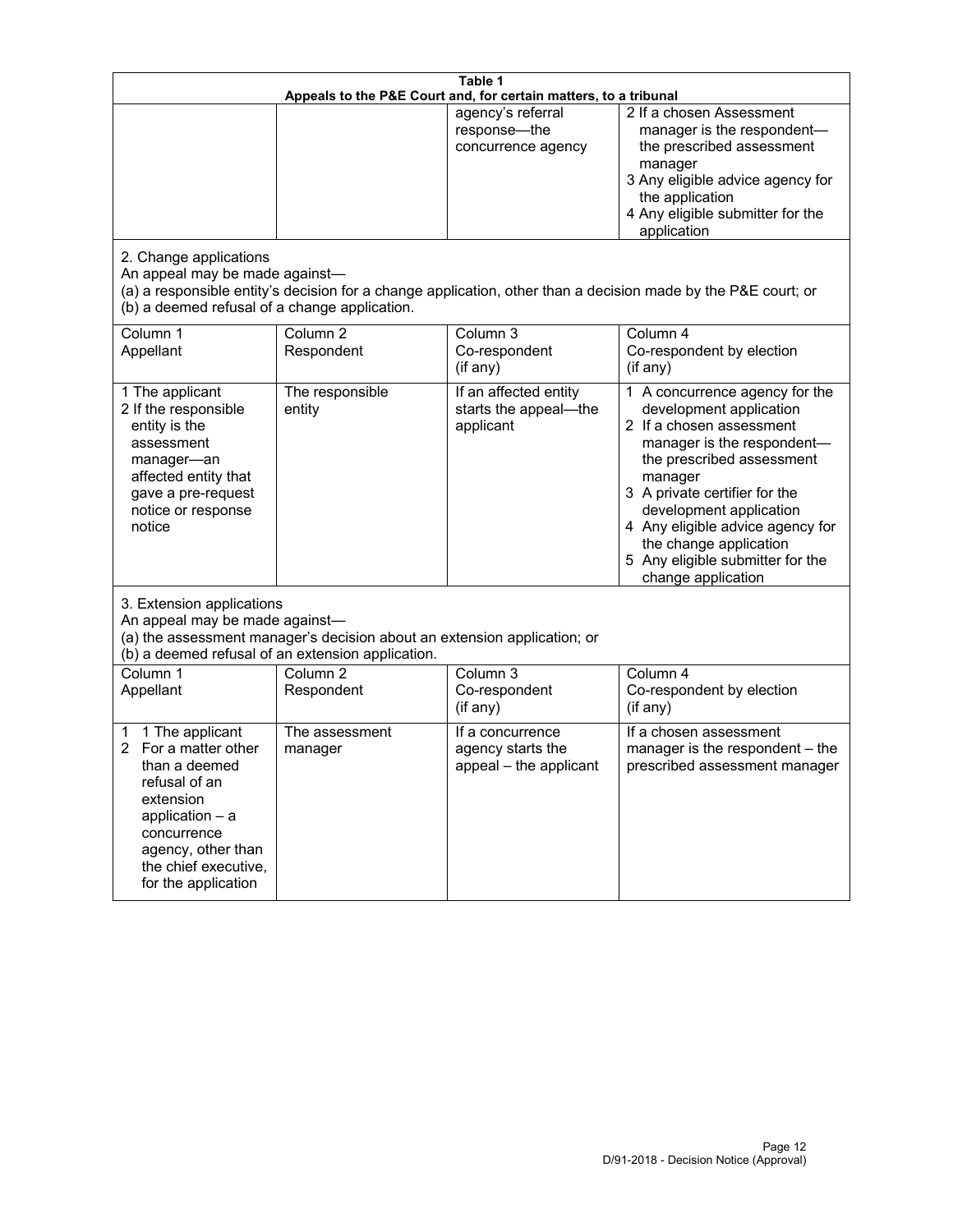#### **Table 1 Appeals to the P&E Court and, for certain matters, to a tribunal**

4. Infrastructure charges notices

An appeal may be made against an infrastructure charges notice on 1 or more of the following grounds

- a) The notice involved an error relating to
	- (i) The application of the relevant adopted charge; or

Examples of errors in applying an adopted charge –

- The incorrect application of gross floor area for a non-residential development
- Applying an incorrect 'use category', under a regulation, to the development
- (i) The working out of extra demands, for section 120; or
- (ii) An offset or refund; or
- b) The was no decision about an offset or refund; or
- c) If the infrastructure charges notice states a refund will be given the timing for giving the refund; or
- d) The amount of the charge is so unreasonable that no reasonable relevant local government could have imposed the amount.

| Column 1<br>Appellant                                    | Column 2<br>Respondent                                                    | Column 3<br>Co-respondent<br>(if any) | Column 4<br>Co-respondent by election<br>(i f any) |
|----------------------------------------------------------|---------------------------------------------------------------------------|---------------------------------------|----------------------------------------------------|
| The person given the<br>Infrastructure charges<br>notice | The local government<br>that gave the<br>infrastructure charges<br>notice |                                       |                                                    |

5. Conversion applications

An appeal may be made against—

(a) the refusal of a conversion application; or

(b) a deemed refusal of a conversion application.

| Column 1      | Column 2                                        | Column 3      | Column 4                  |
|---------------|-------------------------------------------------|---------------|---------------------------|
| Appellant     | Respondent                                      | Co-respondent | Co-respondent by election |
|               |                                                 | $(if$ any)    | (i f any)                 |
| The applicant | The local government<br>to which the conversion |               |                           |
|               | application was made                            |               |                           |

6. Enforcement notices

An appeal may be made against the decision to give an enforcement notice.

| Column 1<br>Appellant                      | Column 2<br>Respondent       | Column 3<br>Co-respondent<br>(if any) | Column 4<br>Co-respondent by election<br>(if any)                                                                                                                          |
|--------------------------------------------|------------------------------|---------------------------------------|----------------------------------------------------------------------------------------------------------------------------------------------------------------------------|
| The person given the<br>enforcement notice | The enforcement<br>authority |                                       | If the enforcement authority is<br>not the local government for<br>the premises in relation to which<br>the offence is alleged to have<br>happened-the local<br>government |

#### **Table 2 Appeals to the P&E Court only**

1. Appeals from tribunal

An appeal may be made against a decision of a tribunal, other than a decision under

section 252, on the ground of—

(a) an error or mistake in law on the part of the tribunal; or

(b) jurisdictional error.

| Column 1<br>Appellant                             | Column 2<br>Respondent                                    | Column 3<br>Co-respondent<br>$(i$ f any $)$ | Column 4<br>Co-respondent by election<br>(if any) |
|---------------------------------------------------|-----------------------------------------------------------|---------------------------------------------|---------------------------------------------------|
| A party to the<br>proceedings for the<br>decision | The other party to the<br>proceedings for the<br>decision | ٠                                           |                                                   |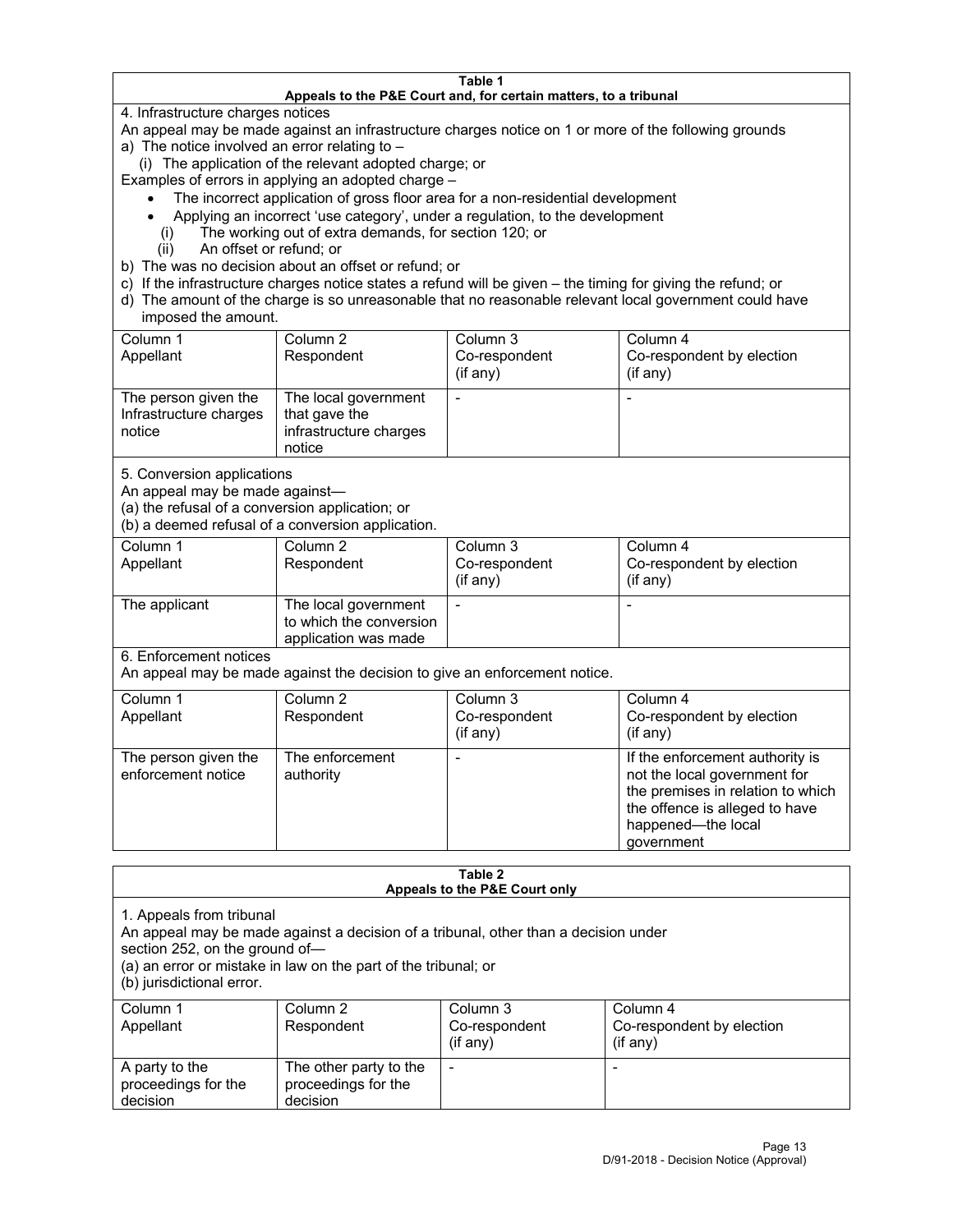#### **Table 2 Appeals to the P&E Court only**

2. Eligible submitter appeals

An appeal may be made against the decision to give a development approval, or an approval for a change application, to the extent that the decision relates to—

(a) any part of the development application for the development approval that required impact assessment; or (b) a variation request.

| Column 1<br>Appellant                                                                                                                                                                        | Column 2<br>Respondent                                                                                                     | Column 3<br>Co-respondent<br>(i f any)                                                                                  | Column 4<br>Co-respondent by election<br>$($ if any $)$ |
|----------------------------------------------------------------------------------------------------------------------------------------------------------------------------------------------|----------------------------------------------------------------------------------------------------------------------------|-------------------------------------------------------------------------------------------------------------------------|---------------------------------------------------------|
| 1 For a development<br>application-an<br>eligible submitter for<br>the development<br>application<br>2 For a change<br>application-an<br>eligible submitter for<br>the change<br>application | 1 For a development<br>application-the<br>assessment<br>manager<br>2 For a change<br>application-the<br>responsible entity | 1 The applicant<br>2 If the appeal is<br>about a concurrence<br>agency's referral<br>response—the<br>concurrence agency | Another eligible<br>submitter for the<br>application    |

3. Eligible submitter and eligible advice agency appeals

An appeal may be made against a provision of a development approval, or failure to

include a provision in the development approval, to the extent the matter relates to—

(a) any part of the development application or the change application, for the development approval, that required impact assessment; or

(b) a variation request.

| Column 1<br>Appellant                                                                                                                                                                                                                                                                         | Column <sub>2</sub><br>Respondent                                                                                          | Column <sub>3</sub><br>Co-respondent<br>(if any)                                                                        | Column 4<br>Co-respondent by election<br>$($ if any $)$ |  |
|-----------------------------------------------------------------------------------------------------------------------------------------------------------------------------------------------------------------------------------------------------------------------------------------------|----------------------------------------------------------------------------------------------------------------------------|-------------------------------------------------------------------------------------------------------------------------|---------------------------------------------------------|--|
| 1 For a development<br>application-an<br>eligible submitter for<br>the development<br>application<br>2 For a change<br>application-an<br>eligible submitter for<br>the change<br>application<br>3 An eligible advice<br>agency for the<br>development<br>application or<br>change application | 1 For a development<br>application-the<br>assessment<br>manager<br>2 For a change<br>application-the<br>responsible entity | 1 The applicant<br>2 If the appeal is<br>about a concurrence<br>agency's referral<br>response-the<br>concurrence agency | Another eligible submitter for the<br>application       |  |
| 4. Compensation claims<br>An appeal may be made against-<br>(a) a decision under section 32 about a compensation claim; or<br>(b) a decision under section 265 about a claim for compensation; or<br>(c) a deemed refusal of a claim under paragraph (a) or (b).                              |                                                                                                                            |                                                                                                                         |                                                         |  |
| Column 1<br>Appellant                                                                                                                                                                                                                                                                         | Column <sub>2</sub><br>Respondent                                                                                          | Column <sub>3</sub><br>Co-respondent<br>(i f any)                                                                       | Column 4<br>Co-respondent by election<br>$($ if any $)$ |  |
| A person dissatisfied<br>with the decision                                                                                                                                                                                                                                                    | The local<br>government to which<br>the claim was made                                                                     |                                                                                                                         |                                                         |  |
| 5. Registered premises                                                                                                                                                                                                                                                                        |                                                                                                                            |                                                                                                                         |                                                         |  |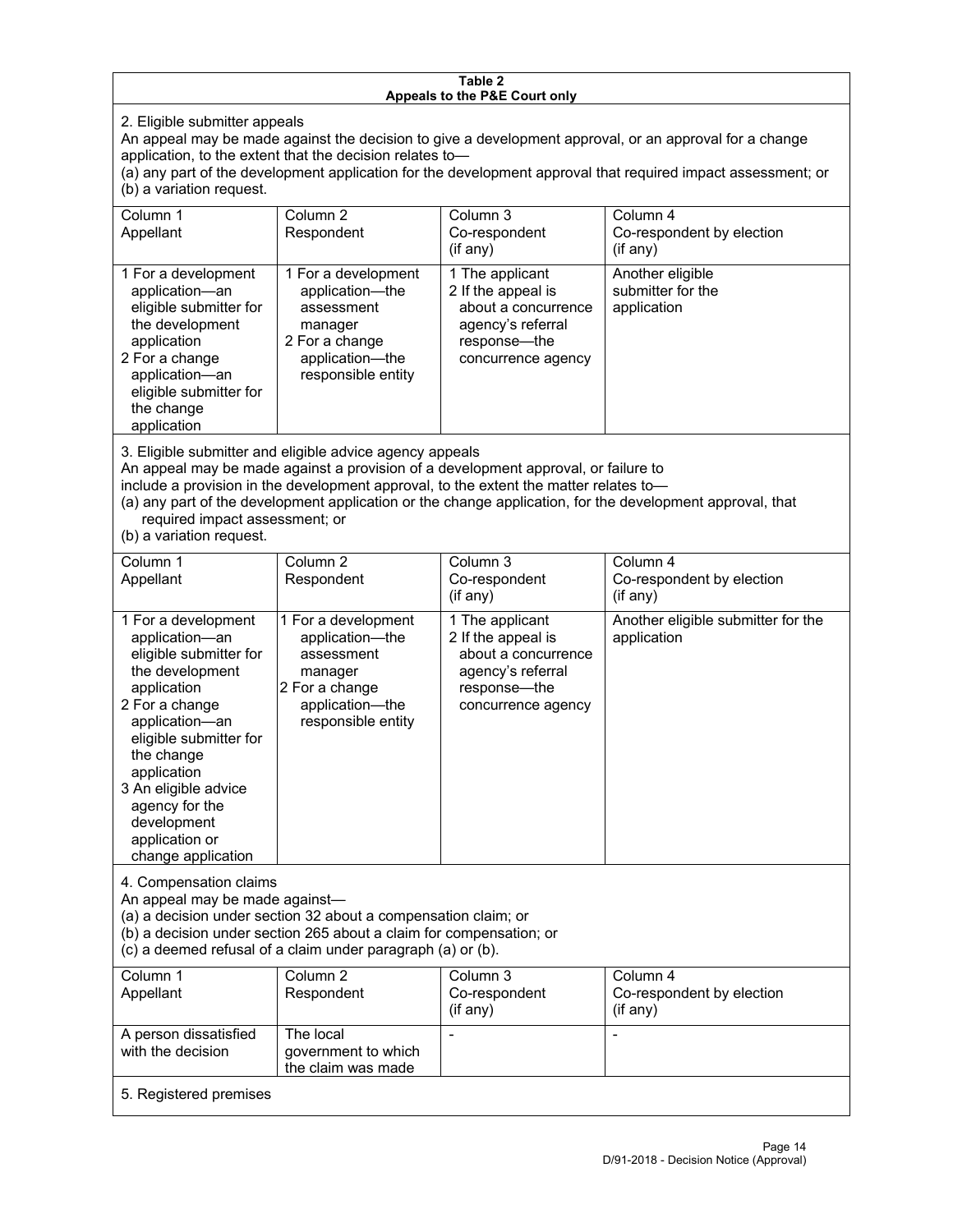| Table 2<br>Appeals to the P&E Court only                                                                                                                                                                                                                                                                             |                                   |                                                  |                                                                                                                                                                             |  |
|----------------------------------------------------------------------------------------------------------------------------------------------------------------------------------------------------------------------------------------------------------------------------------------------------------------------|-----------------------------------|--------------------------------------------------|-----------------------------------------------------------------------------------------------------------------------------------------------------------------------------|--|
| An appeal may be made against a decision of the Minister under chapter 7, part 4.                                                                                                                                                                                                                                    |                                   |                                                  |                                                                                                                                                                             |  |
| Column 1<br>Appellant                                                                                                                                                                                                                                                                                                | Column <sub>2</sub><br>Respondent | Column <sub>3</sub><br>Co-respondent<br>(if any) | Column 4<br>Co-respondent by election<br>(if any)                                                                                                                           |  |
| 1 A person given a<br>decision notice about<br>the decision<br>2 If the decision is to<br>register premises or<br>renew the<br>registration of<br>premises-an owner<br>or occupier of<br>premises in the<br>affected area for the<br>registered premises<br>who is dissatisfied<br>with the decision                 | The Minister                      | $\overline{a}$                                   | If an owner or occupier starts the<br>appeal - the owner of the<br>registered premises                                                                                      |  |
| 6. Local laws<br>An appeal may be made against a decision of a local government, or conditions applied,<br>under a local law about-<br>(a) the use of premises, other than a use that is the natural and ordinary consequence of prohibited<br>development; or<br>(b) the erection of a building or other structure. |                                   |                                                  |                                                                                                                                                                             |  |
| Column 1<br>Appellant                                                                                                                                                                                                                                                                                                | Column <sub>2</sub><br>Respondent | Column <sub>3</sub><br>Co-respondent<br>(if any) | Column 4<br>Co-respondent by election<br>(if any)                                                                                                                           |  |
| A person who-<br>(a) applied for the<br>decision; and<br>(b) is dissatisfied with<br>the decision or<br>conditions.                                                                                                                                                                                                  | The local government              | L,                                               | $\overline{a}$                                                                                                                                                              |  |
|                                                                                                                                                                                                                                                                                                                      |                                   | Table 3<br>Appeals to the tribunal only          |                                                                                                                                                                             |  |
| 1. Building advisory agency appeals<br>An appeal may be made against giving a development approval for building work to the extent the building<br>work required code assessment against the building assessment provisions.                                                                                         |                                   |                                                  |                                                                                                                                                                             |  |
| Column 1<br>Appellant                                                                                                                                                                                                                                                                                                | Column <sub>2</sub><br>Respondent | Column 3<br>Co-respondent<br>(if any)            | Column 4<br>Co-respondent by election<br>(if any)                                                                                                                           |  |
| A building advisory<br>agency for the<br>development application<br>related to the approval                                                                                                                                                                                                                          | The assessment<br>manager         | The applicant                                    | 1 A concurrence agency for the<br>development application<br>related to the approval<br>2 A private certifier for the<br>development application<br>related to the approval |  |
| 3. Certain decisions under the Building Act and the Plumbing and Drainage Act<br>An appeal may be made against a decision under-<br>(a) the Building Act, other than a decision made by the Queensland Building and Construction Commission; or<br>(b) the Plumbing and Drainage Act, part 4 or 5.                   |                                   |                                                  |                                                                                                                                                                             |  |
| Column 1<br>Appellant                                                                                                                                                                                                                                                                                                | Column <sub>2</sub><br>Respondent | Column 3<br>Co-respondent<br>(if any)            | Column 4<br>Co-respondent by election<br>(if any)                                                                                                                           |  |